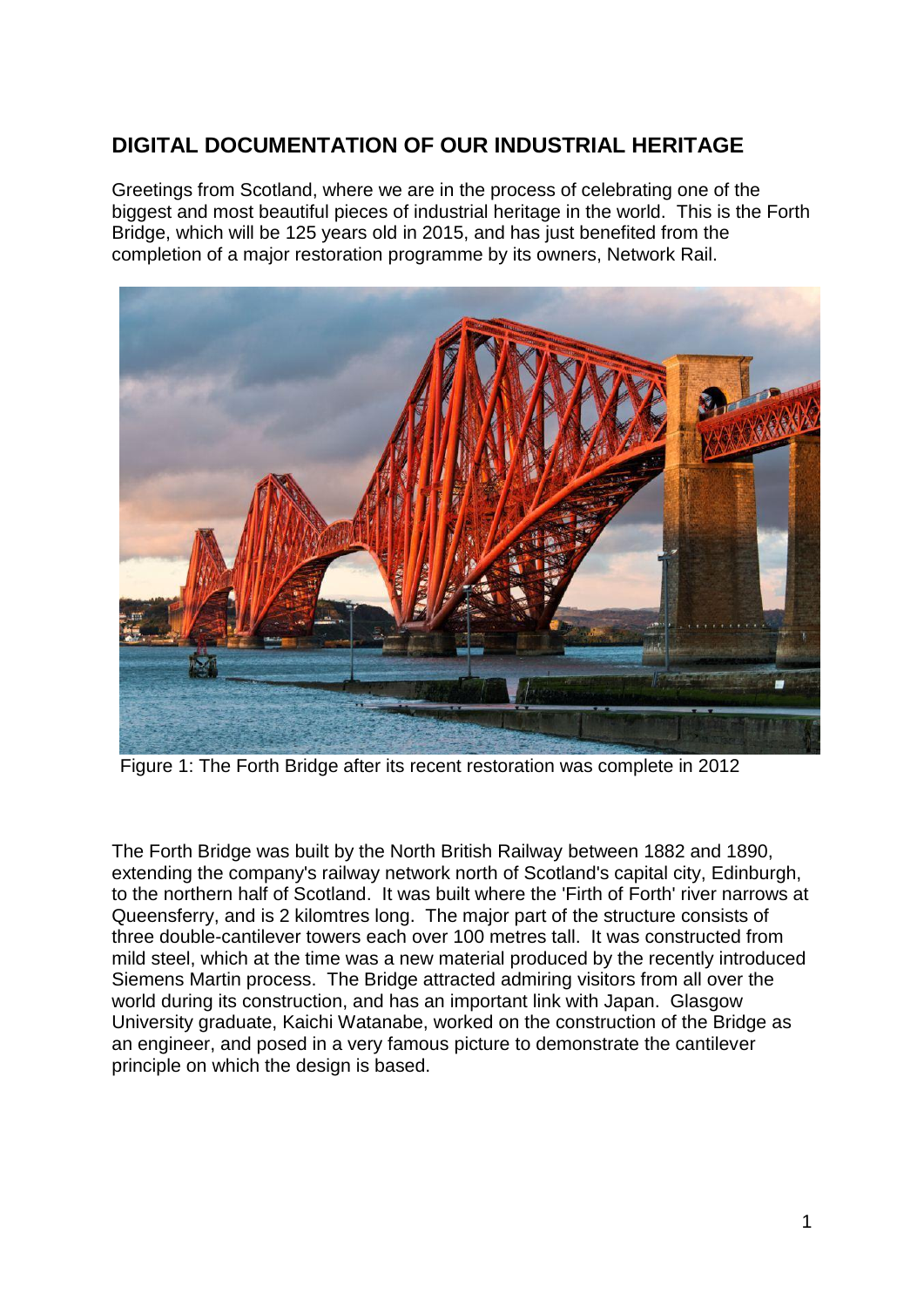

Figure 2: Japanese engineer, Kaichi Watanabe, demonstrating the cantilever principle on which the Forth Bridge's design is based

The extraordinary scale and beauty of the Bridge, combined with its unique design and use of new materials and construction technologies, makes it a very special structure. For this reason, it is being nominated for World Heritage listing. The nomination process is being led by Historic Scotland, a Scottish Government agency based in Edinburgh.

In recent years, UNESCO has required that every World Heritage nomination includes a Management Plan which demonstrates that the candidate site will be properly protected and maintained. In addition, in keeping with the founding principles of UNESCO, the Management Plans are encouraged to use their sites to promote education through access and interpretation. This can be a big challenge for some World Heritage sites because public access is either difficult or dangerous, and sometimes very remote.

In Scotland, this is one of the reasons why we are investigating using 3D laser scanning technologies to support the Management Plan of the Forth Bridge nomination. Public access to the Bridge is not possible, and the structure is very large. The 3D technology on which the scanners are based was originally developed to allow the detailed and very accurate recording of often large industrial complexes. It has since been adapted for use in the recording of a wide variety of heritage sites.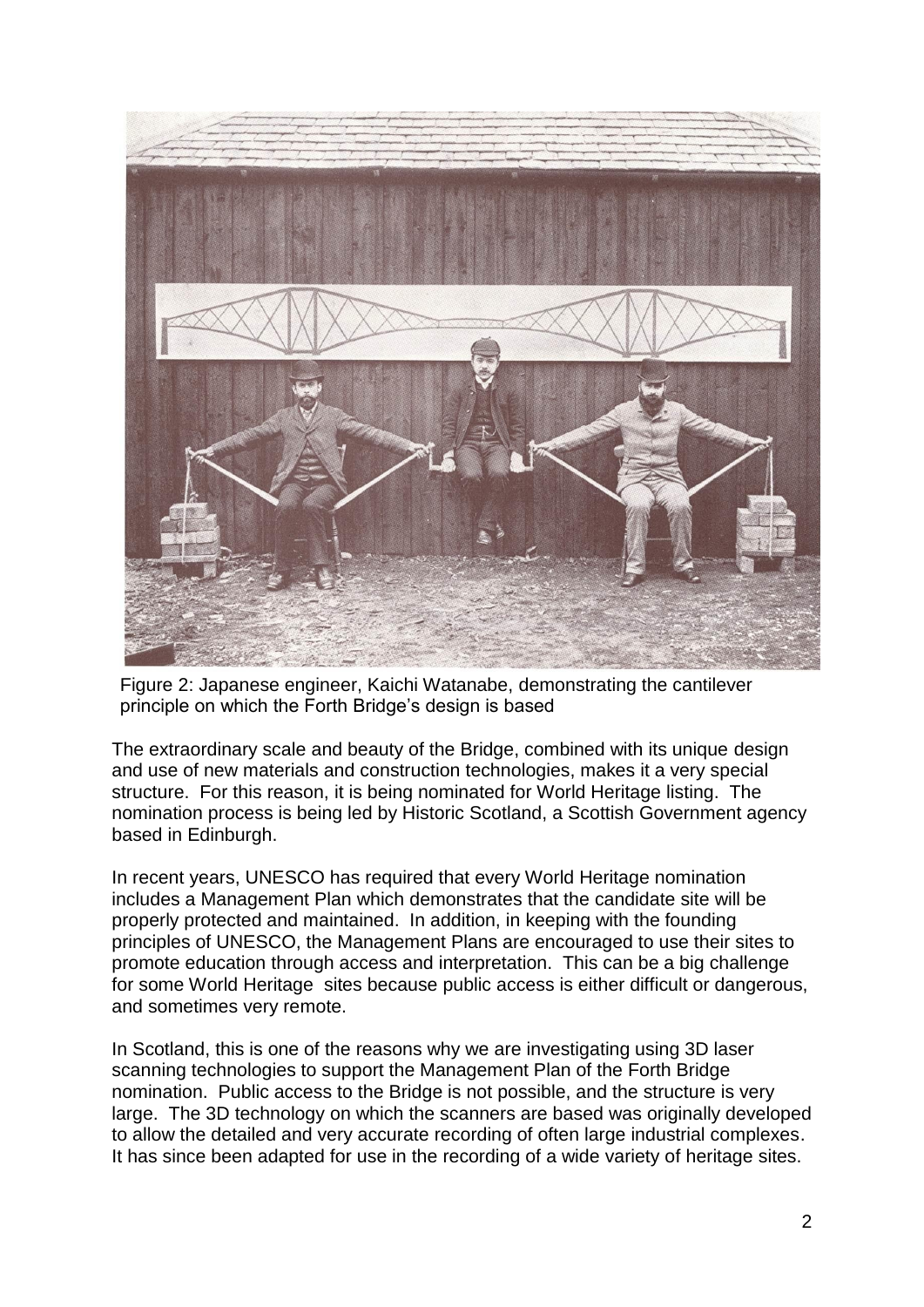Using it for the digital documentation of the Forth Bridge and other industrial heritage sites therefore seems to be an exciting option.



Figure 3: James Hepher of Historic Scotland with a Leica laser scanner. He was one of a team working on a pilot 3D survey of the Forth Bridge in August 2013.

The laser scanners create a 3D model of their subjects by collecting data in the form of a three-dimensional cloud of millions of laser generated points. They then overlay these point clouds with rectified high-resolution digital photographs, creating an accurate photo-realistic 3D model. This can then produce still images of any part or viewpoint of the structure, but can also be used to create fly-through animations, and for the virtual visitor, allows her or him to see parts of the structure that would be impossible to see in real life.